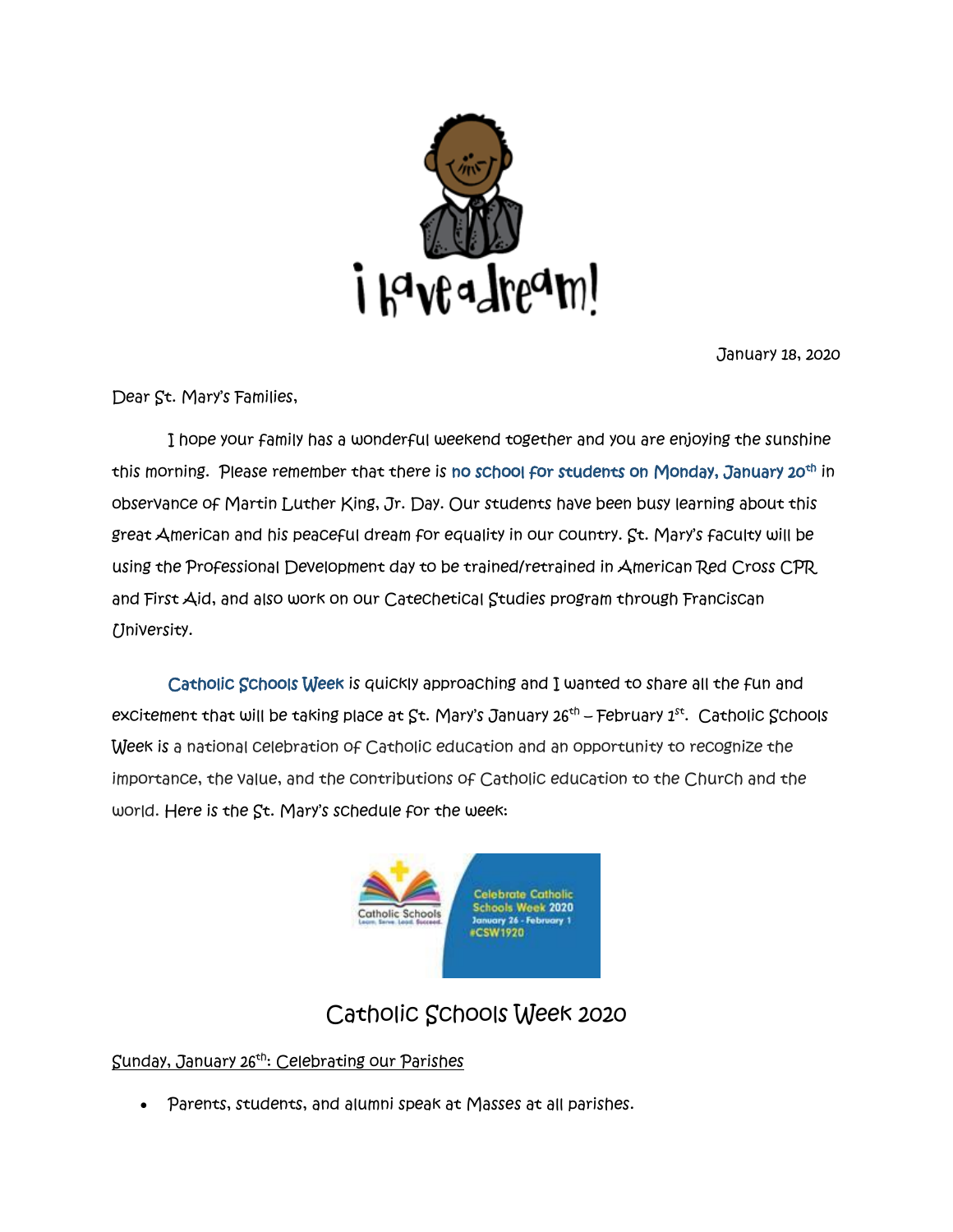- $\bullet$  St. Mary's School choir will be singing at 11:00 a.m. Mass on Sunday.
- St. Mary's Youth Group will be serving breakfast from 8:30-10:15 a.m. to help kick off Catholic Schools Week.

## Monday, January 27<sup>th</sup>: Celebrating our Students

- Dress Theme: Comfy Clothing Day (pis, sweats, etc.)
- Students asked to donate a new set of pajamas or monetary donation to support Operation Jammies, Easton Murdock's charity to help hospitalized children receive cozy clothing during their stay.
- **Afternoon movies in each classroom with snacks.**

## Tuesday, January 28th: Celebrating Vocations

- Dress Theme: (Jniform Dress
- $\overline{A}$ II Schools Mass at St. Mary's with Bishop Rice, 1:00 p.m. Early dismissal following Mass from classrooms, probably around 2:30 p.m.
- Students will write thank you notes to clergy with their classroom teachers

# Wednesday, January 29<sup>th</sup>: Celebrating our Faculty and Staff

- Dress theme: Wacky Wednesday! Crazy socks, mismatched or backwards clothing, etc.
- Home and School Faculty/Staff Appreciation Lunch with one-hour lunchtime so teachers may all eat together (parent volunteers cover lunch, recess, or class time)

#### Thursday, January 30th: Celebrating our Nation and Volunteers

- Dress theme: Patriotic dress in red, white and blue (students may wear jeans)
- Volunteer luncheon in the faculty lounge- faculty will host a chili bar with ass't sides and desserts
- Students will make valentines with Mrs. Turk and in their classrooms to send to veterans in the VA Hospital and to the Joplin-area VA Center
- End the day with All-School and Parent Prayers and Songs at the Flagpole starting at 2:50 p.m.

# Friday, January 31<sup>st</sup>: Celebrating our Community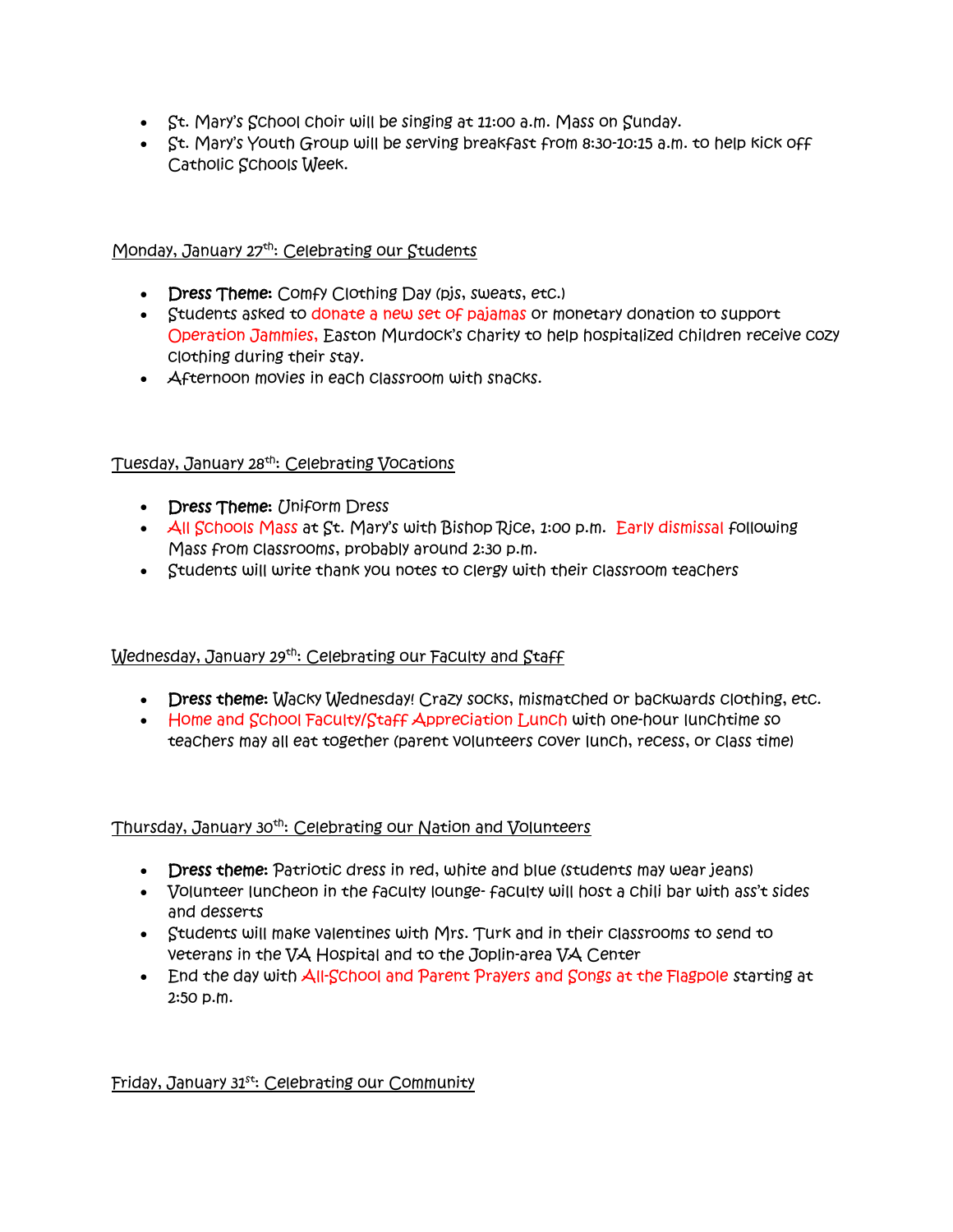- Dress Theme: Homecoming and Spirit Day! Students wear JACS spirit clothing with jeans
- Pastries with Parents in the Cafeteria from 7:30-8:00 a.m. Home and School organizes, but faculty will serve so H/S members may spend time with their children.

The McAuley Cheerleaders are sponsoring a Junior Cheerleading Camp from January 27th – 29<sup>th</sup> with a special performance during the McAuley Homecoming halftime on Friday, January  $31^\mathrm{st.}$  The Cheer Camp will be held in the Cafeteria at St. Mary's after school from 3:15 p.m. to 5:15 p.m. Monday through Wednesday. The campers will learn a cheer and short dance to perform during the varsity boys' basketball homecoming game on January 31st . Students in grades Preschool –  $8^\text{th}$  grade are invited to join the fun! The \$25 fee covers a t-shirt and snacks each day, and helps to support our McAuley Cheerleaders. If your child would like to attend, please print out the attached permission slip/registration form and return it to our school office with payment no later than Friday, January 24<sup>th</sup>. Please contact Coach Madison Parrigon at [Msohosky@jacss.org](mailto:Msohosky@jacss.org) for more information or with any questions you might have.

The "Kids Paint the Darndest Things" art exhibit is on display on the famous brick wall at Club 609. Student artists from  $3^{rd}$ ,  $4^{th}$ , and  $5^{th}$  grades are displaying their artwork at the restaurant for the next several weeks. All of the art is for sale and the proceeds will go towards the fund to build a St. Mary's marquee in front of our school. The digital marquee will help to keep students, parents, parish members, and the general public updated on all the amazing activities and events that take place at St. Mary's. Opportunities to purchase bricks for the marquee are still available and information sheets are available in the school office. This is a colorful and creative to support our students and our school!

If you have change laying around your house, start saving it now for St. Mary's Penny War the week of February 24<sup>th</sup> – 28<sup>th</sup> to benefit the Joplin Area Catholic Schools Annual Appeal. A penny war is a fun class competition to see which class can raise the most money with pocket change. Pennies are positive points and silver coins (nickels, dimes, quarters, etc.) can be placed in other classroom change bins to cancel out pennies. More information will be included as the date approaches, but start saving your coins now to support the Annual Appeal that benefits our school system. Thank you for your support!